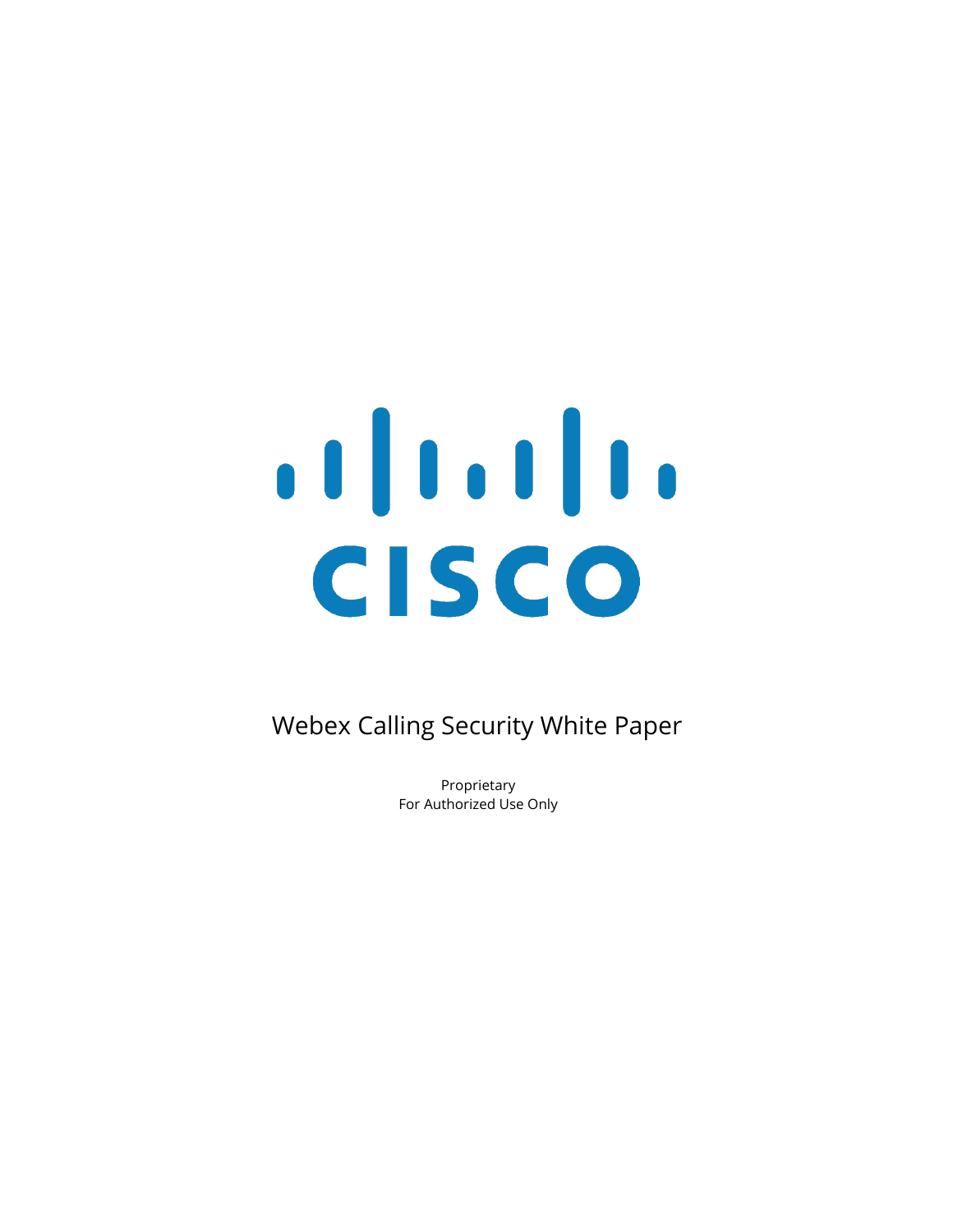**Cisco Webex Calling Security**



# **Copyright Notice**

© 2019 Cisco and/or its affiliates. All rights reserved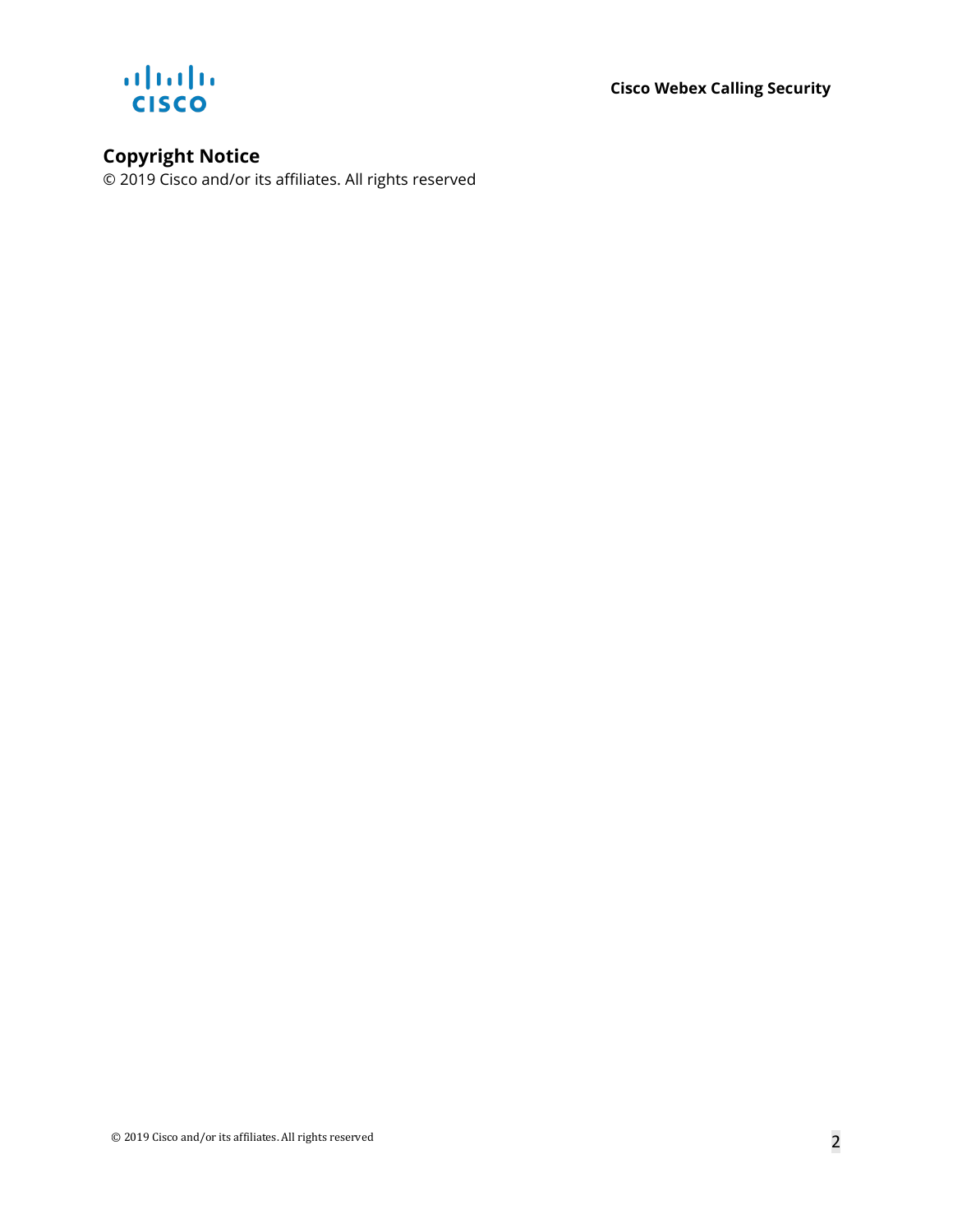

### **Introduction**

Cisco Webex Calling is a cloud-based phone system optimized for midsize businesses. It has essential business calling capabilities you are likely to need. The system helps eliminate the expense and complexity of managing and securing an on-site phone system. We keep the Webex Cloud always on and always up to date so you can focus on your business.

For all these companies and agencies, security is a fundamental concern. The Webex Calling must provide multiple levels of security for tasks that range from Administrative functions to end-users securely interacting with the phone system. Cisco makes security the top priority in the design, development, , and maintenance of its networks, platforms, and applications. You can incorporate Cisco Webex Calling into your business processes with confidence, even with the most rigorous security requirements. This paper provides details about the security measures of Cisco Webex Calling and its underlying Webex infrastructure to help you with an important part of your investment decision.

### **What you will learn**

You will learn about Cisco tools, processes, and engineering methods to secure Webex Calling, and Webex platform in general.

### **Cisco Webex Security Model**

Cisco remains firmly committed to maintaining leadership in cloud security. Cisco's Security and Trust organization works with teams throughout our company to build security, trust, and transparency into a framework that supports the design, development, and operation of core infrastructures to meet the highest levels of security in everything we do.

This organization is also dedicated to providing our customers with the information they need to mitigate and manage cybersecurity risks.

The Cisco Webex security model (Figure 1) is built on the same security foundation deeply engraved in Cisco's processes.

The Cisco Webex organization consistently follows the foundational elements to securely develop, operate, and monitor Cisco Webex services. We will be discussing some of these elements in this document.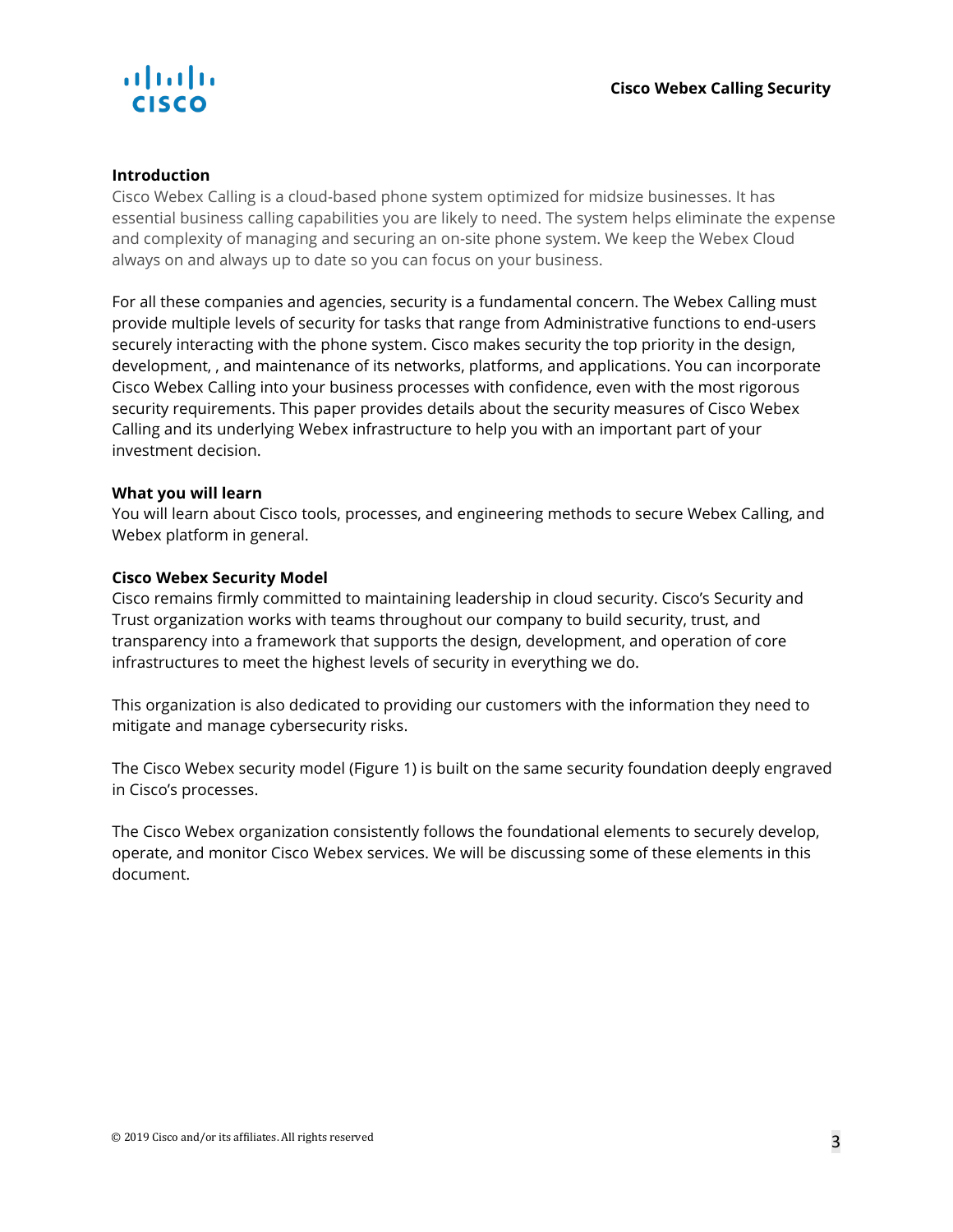## alnılı CISCO



Figure 1. Cisco Security Model

# **Cisco Security and Trust**

### **Cisco security tools and processes**

Cisco secure development lifecycle

At Cisco, security is not an afterthought. It is a disciplined approach to building and delivering worldclass products and services from the ground up. All Cisco product development teams are required to follow the Cisco Secure Development Lifecycle. It is a repeatable and measurable process designed to increase the resiliency and trustworthiness of Cisco products. The combination of tools, processes, and awareness training introduced in all phases of the development lifecycle helps ensure defense in depth. It also provides a holistic approach to product resiliency. The Cisco Webex Product Development team passionately follows this lifecycle in every aspect of product development.

Read more about the [Secure Development Lifecyle.](https://www.cisco.com/c/en/us/about/security-center/security-programs/secure-development-lifecycle.html)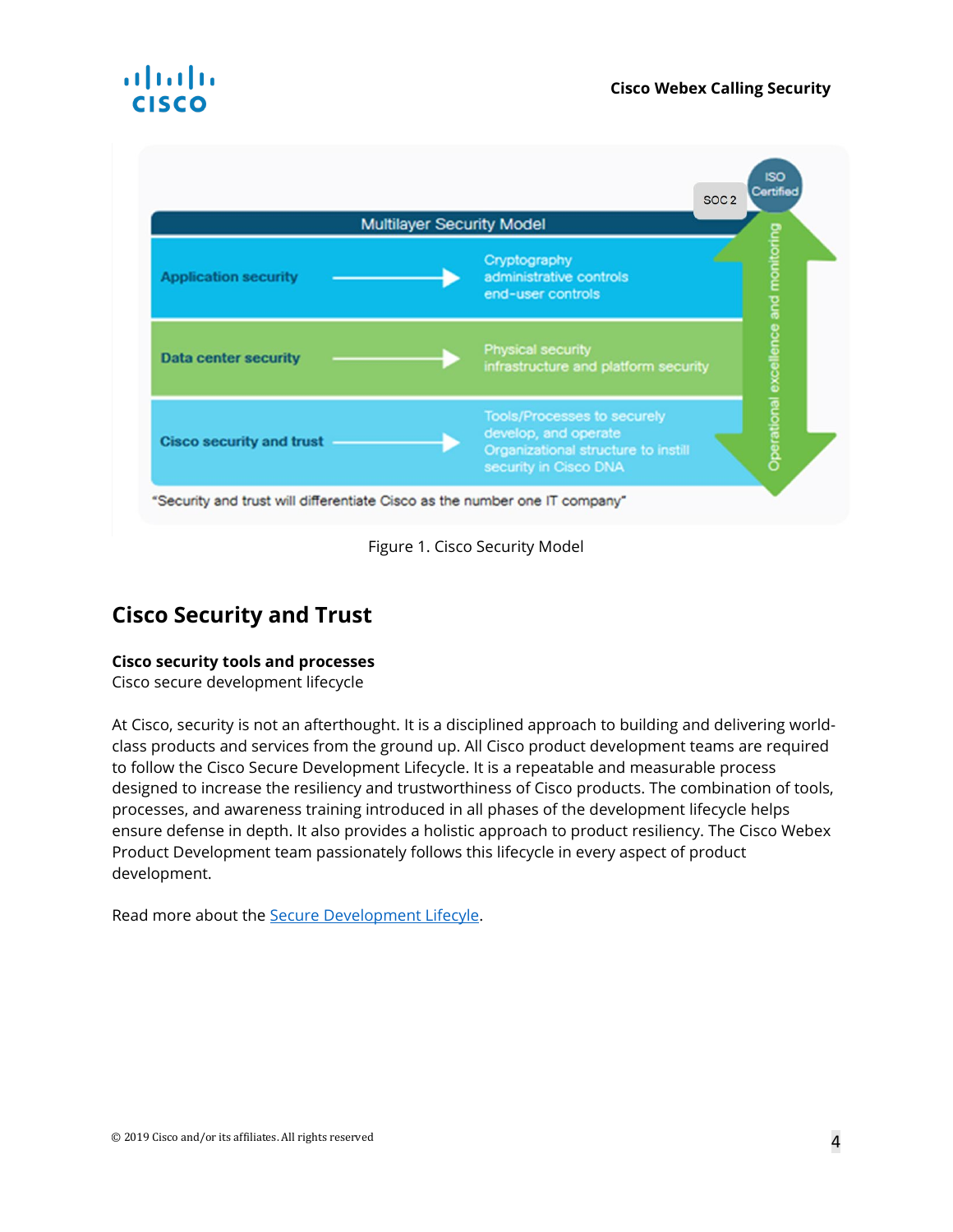# . 1 | 1 . 1 | 1 . **CISCO**

### Cisco SDL is better described by examining its compositional elements:

- · Product Security Requirements
- · 3rd Party Security
- · Secure Design
- · Secure Coding
- · Secure Analysis
- · Vulnerability Testing



### [https://www.cisco.com/c/dam/en\\_us/about/doing\\_business/trust-center/docs/cisco-secure](https://www.cisco.com/c/dam/en_us/about/doing_business/trust-center/docs/cisco-secure-development-lifecycle.pdf)[development-lifecycle.pdf](https://www.cisco.com/c/dam/en_us/about/doing_business/trust-center/docs/cisco-secure-development-lifecycle.pdf)

### **Cisco foundational security tools**

The Cisco Security and Trust organization provides the process and the necessary tools that give every developer the ability to take a consistent position when facing a security decision.

Having dedicated teams to build and provide such tools takes away uncertainty from the process of product development.

Some examples of tools include:

- Product Security Baseline (PSB) requirements that products must comply with
- Threat-builder tools used during threat modeling
- Coding guidelines
- Validated or certified libraries that developers can use instead of writing their own security code
- Security vulnerability testing tools (for static and dynamic analysis) used after development to test against security defects
- Software tracking that monitors Cisco and third-party libraries and notifies the product teams when a vulnerability is identified

### **Organizational structure that instills security in Cisco processes**

Cisco has dedicated departments in place to instill and manage security processes throughout the entire company. To constantly stay abreast of security threats and challenges, Cisco relies on:

- Cisco Information Security (InfoSec) Cloud team
- Cisco Product Security Incident Response Team (PSIRT)
- Shared security responsibility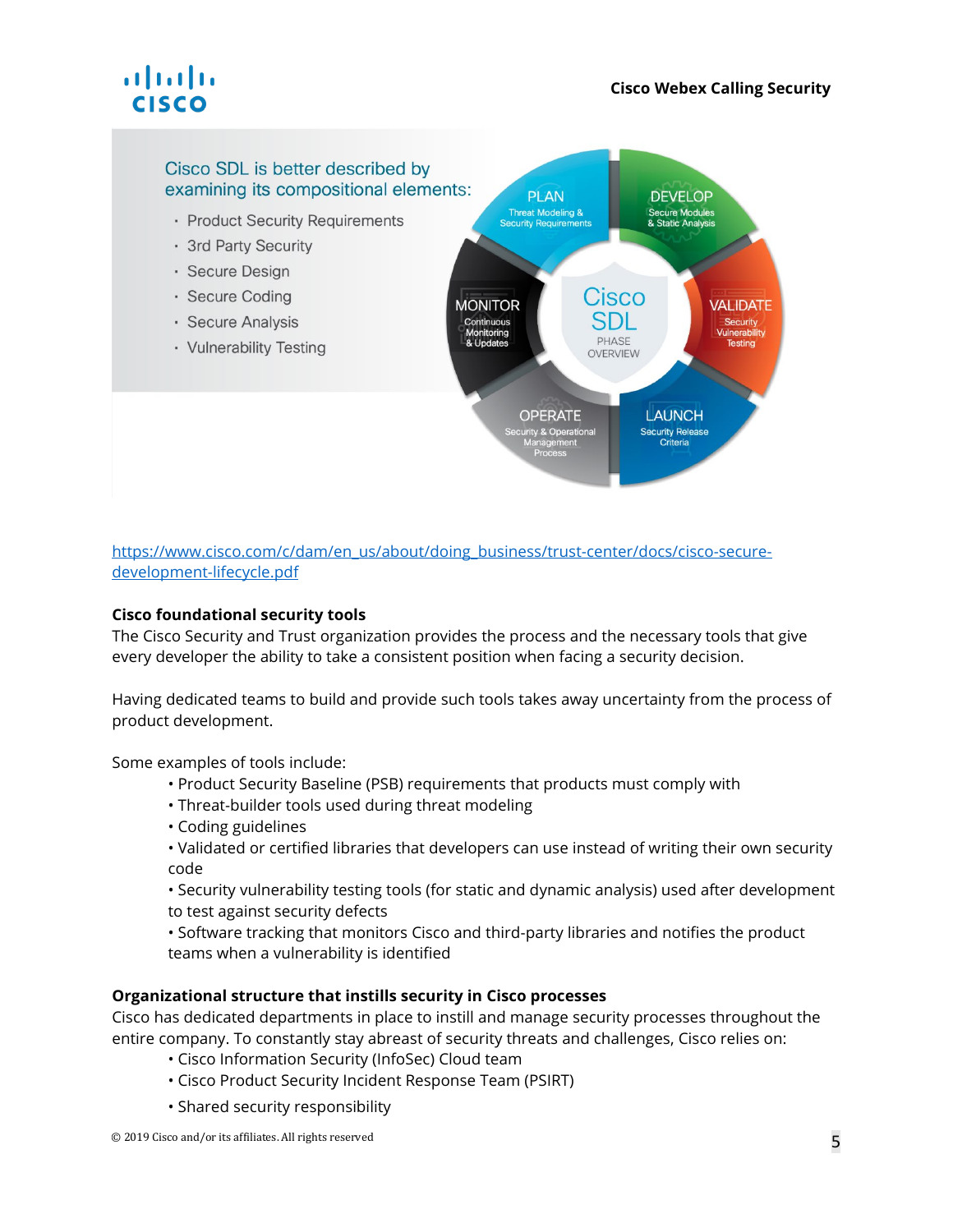

### **Cisco InfoSec Cloud**

Led by the chief security officer for cloud, this team is responsible for delivering a safe Cisco Webex environment to our customers. InfoSec achieves this by defining and enforcing security processes and tools for all functions involved in the delivery of Cisco Webex into our customers' hands.

Additionally, Cisco InfoSec Cloud works with other teams across Cisco to respond to any security threats to Cisco Webex.

Cisco InfoSec is also responsible for continuous improvement in Cisco Webex's security posture.

### **Cisco Product Security Incident Response Team (PSIRT)**

Cisco PSIRT is a dedicated global team that manages the inflow, investigation, and reporting of security issues related to Cisco products and services. PSIRT uses different mediums to publish information, depending on the severity of the security issue. The type of reporting varies according to the following conditions:

• Software patches or workarounds exist to address the vulnerability, or a subsequent public disclosure of code fixes is planned to address high-severity vulnerabilities

• PSIRT has observed active exploitation of a vulnerability that could lead to a greater risk for Cisco customers. PSIRT may accelerate the publication of a security announcement describing the vulnerability in this case without full availability of patches

• Public awareness of a vulnerability affecting Cisco products may lead to a greater risk for Cisco customers. Again, PSIRT may alert customers, even without full availability of patches

In all cases, PSIRT discloses the minimum amount of information that end users will need to assess the impact of a vulnerability and to take steps needed to protect their environment. PSIRT uses the Common Vulnerability Scoring System (CVSS) scale to rank the severity of a disclosed issue. PSIRT does not provide vulnerability details that could enable someone to craft an exploit.

Learn more about PSIRT online a[t cisco.com/go/psirt.](https://cisco.com/go/psirt)

### **Security responsibility**

Although every person in the Cisco Webex group is responsible for security, following are the main roles:

- Chief security officer, Cloud
- Vice president and general manager, Cisco Cloud Collaboration Applications
- Vice president, engineering, Cisco CloudCollaboration Applications
- Vice president, product management, Cisco Cloud Collaboration Applications

### **Cisco Webex Calling Data Center Security**

Cisco Webex Calling is a cloud service solution delivered through the Cisco Webex Cloud, a highly secure service-delivery platform with industry-leading performance, integration, flexibility, scalability, and availability. The Cisco Webex Cloud is a communications infrastructure purpose-built for real-time web communications.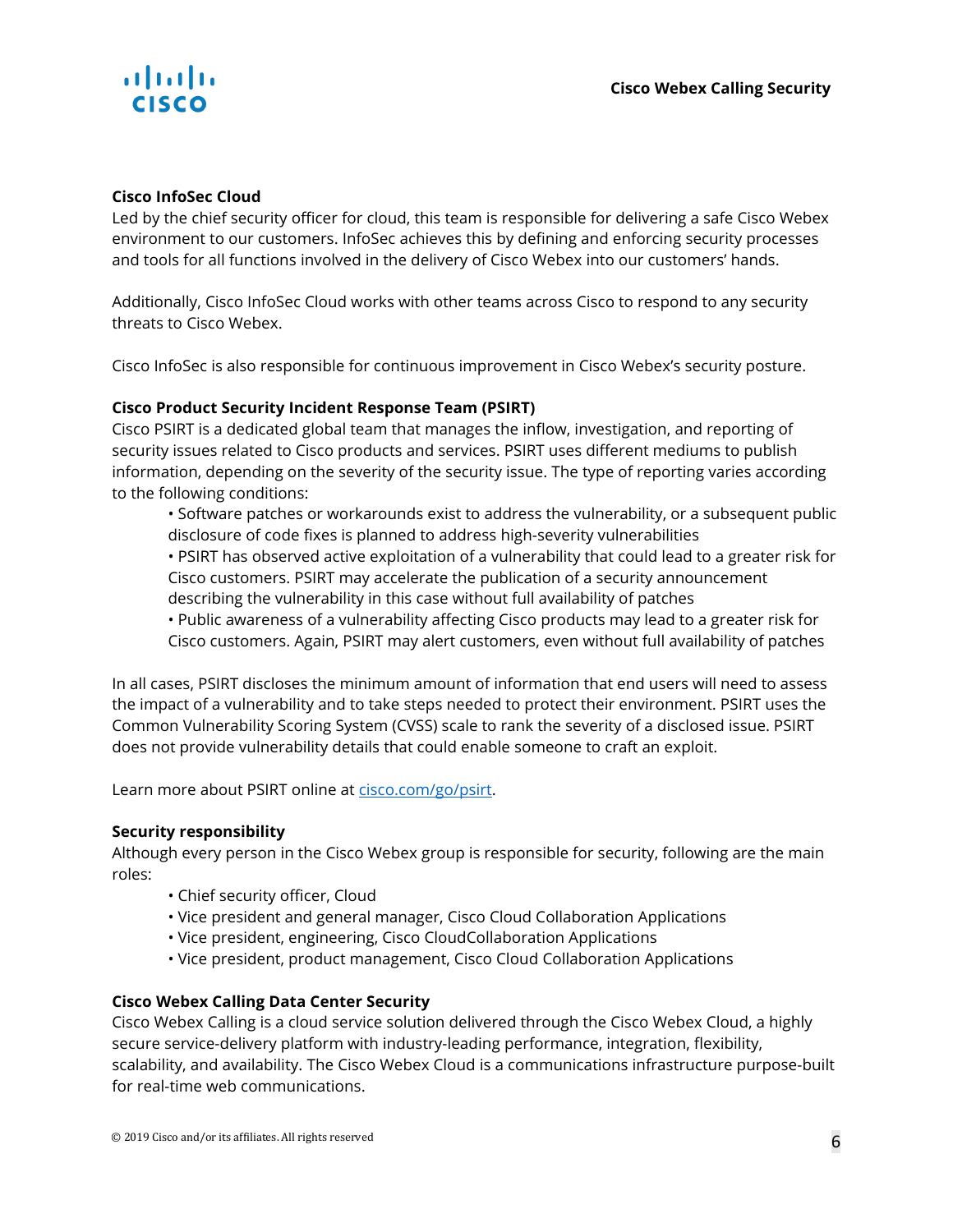# alnılı. **CISCO**

Cisco Webex Calling uses computing equipment located in multiple data centers around the world. These data centers are strategically placed near major Internet access points and use dedicated high-bandwidth fiber to route traffic around the world.

Data center and cloud partners are evaluated annually for SOC2 attestation of compliance in the areas of physical security perimeter, physical entry controls, securing offices, rooms, and facilities, protecting against external and environmental threats, working in secure areas, supporting utilities, cabling security, and delivery and loading zone.

Data centers are SSAE-16 and SOC-2 compliant.

Webex Calling applications and services are running on multiple servers within Cisco Datacenters. Webex Calling provides applications and services that are assured by the implementation of security and availability methods and procedures designed to cover physical access and protection, network connectivity, remote and local access, application and server management, availability and customer sensitive data. Cisco partners with datacenter operators with years of experience in design, implementation and operation of large-scale datacenters. These facilities provide physical, environmental and access security, protecting BroadSoft Government Cloud's physical and virtual application environments.

- 24x7 facility on-site security personnel
- Nondescript and unmarked facilities with natural boundary protection
- Silent alarm system with automatic notification of local law enforcement
- Building code compliance to local governmental standards Environmental Safeguards
- Fully redundant HVAC facilities
- Automatic Fire suppression systems, dual alarmed (heat/smoke), dual interlock with crosslinked event management
- N+1 redundant UPS power system supporting entire datacenter capacity, with redundant backup generators
- Where appropriate, localized disaster compliance (seismic, flood control) Access
- Biometric scanning and/or 2-factor authentication for access
- All ingress/egress through vestibules (man-traps)
- Access requires valid government issued photo ID, and all access history is recorded for audit purposes
- Authorization required prior to access and is only provided for legitimate business need
- Shipping and receiving are walled off from co-location areas
- For both ingress and egress, all material is inspected upon arrival by on-site security staff.

Administrators use two factor authentication (2FA) when accessing Webex Calling computing assets. All user and administrator activity is logged. The 24x7 Webex Calling Security Operations Center

(SOC) monitors system logs as well as Intrusion Detection System (IDS) and Firewall alerts to detect and prevent attacks or misuse.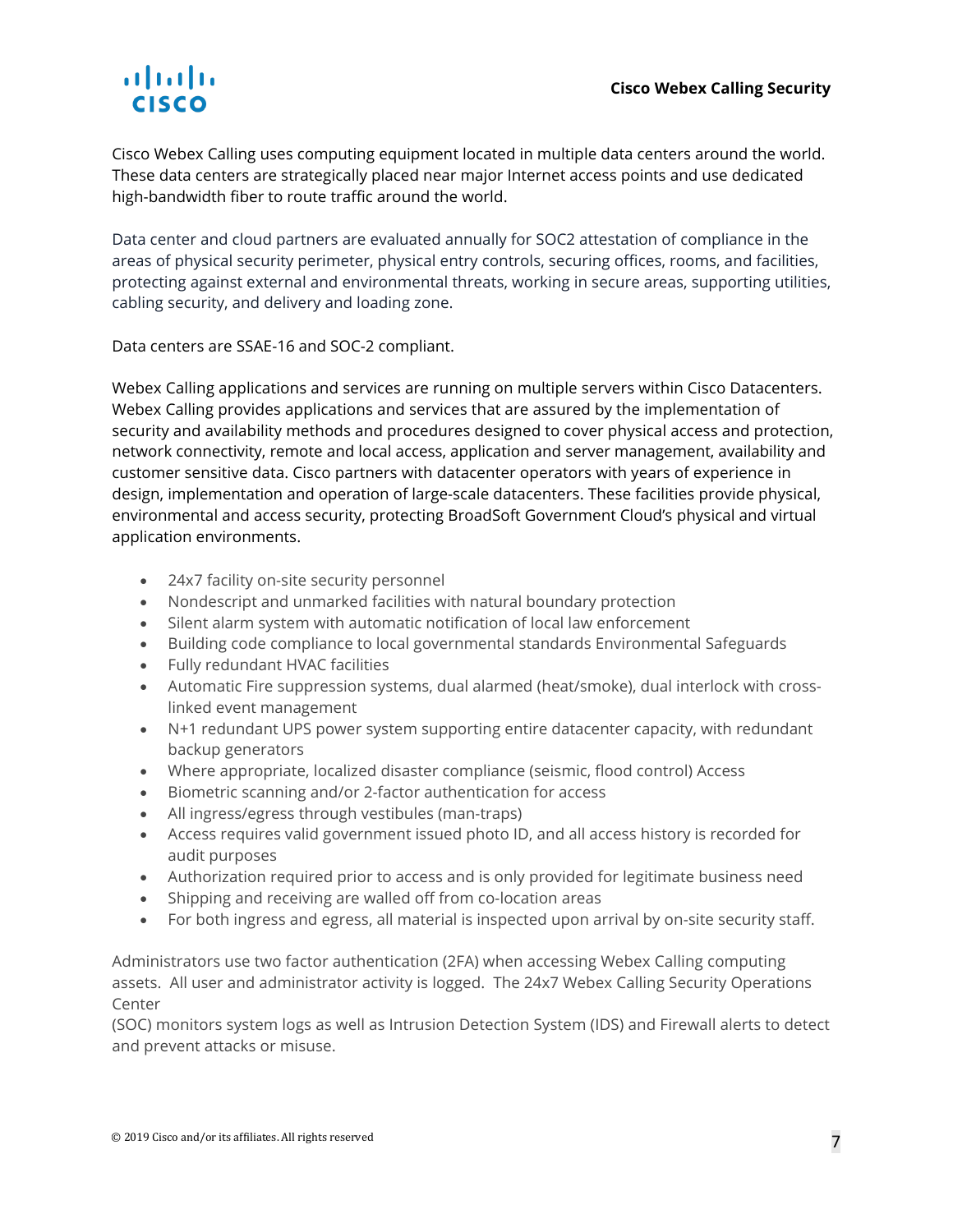# almlı **CISCO**

### **Infrastructure and platform security**

Platform security encompasses the security of the network, systems, and the overall data center within the Cisco Webex Cloud. Network services engineers harden and patch the operating systems and infrastructure to protect its systems from various security vulnerabilities. Servers must deliver data in a secure, reliable fashion. Operating system, middleware and application hardening involves:

- Security sensitive ongoing hardening
- Security review and acceptance validation prior to production deployment
- Vulnerability Scanning and assessment
- Security patching
- Protection against malware
- Implementations and configurations of robust logging
- Strong authentication
- Encryption of sensitive communications
- Prudent configuration of access controls, "least privilege" and "need-to-know"
- Information Backup

Hardened platforms with appropriate access and controls further restrict system capabilities to only those that are explicitly required and tolerated for expected system functionality. Systems and software versions and upgrades are cross-checked and undergo suitable testing in a staging environment prior to acceptance for production deployment and use. Technical vulnerabilities of information systems are monitored and logged. The Operations team evaluates any exposures to such vulnerabilities and takes appropriate patch management life-cycle measures to address any associated risk. Procedures monitor the use of information processing facilities, and the team regularly reviews these activities.

### **Network Communications Security**

Information and systems interconnected by the networks are important business assets. Maintaining, and ensuring network security at all levels is essential. Operations achieves this network security through both technical means and management procedures. Network security includes the following:

- Demilitarized Zone
- Firewalls
- Intrusion Detection
- System Authentication
- Data Encryption

The security management team determines the security features, service levels, and management requirements of all network services. The team manages and controls the networks, not only to protect them from threats, but also to maintain security for the systems and applications using the network, including information in transit. Detection, prevention, and recovery controls, along with appropriate user awareness procedures, protect against malicious code. Audit logs record all user activities, exceptions, and information security events. The operations and security team preserves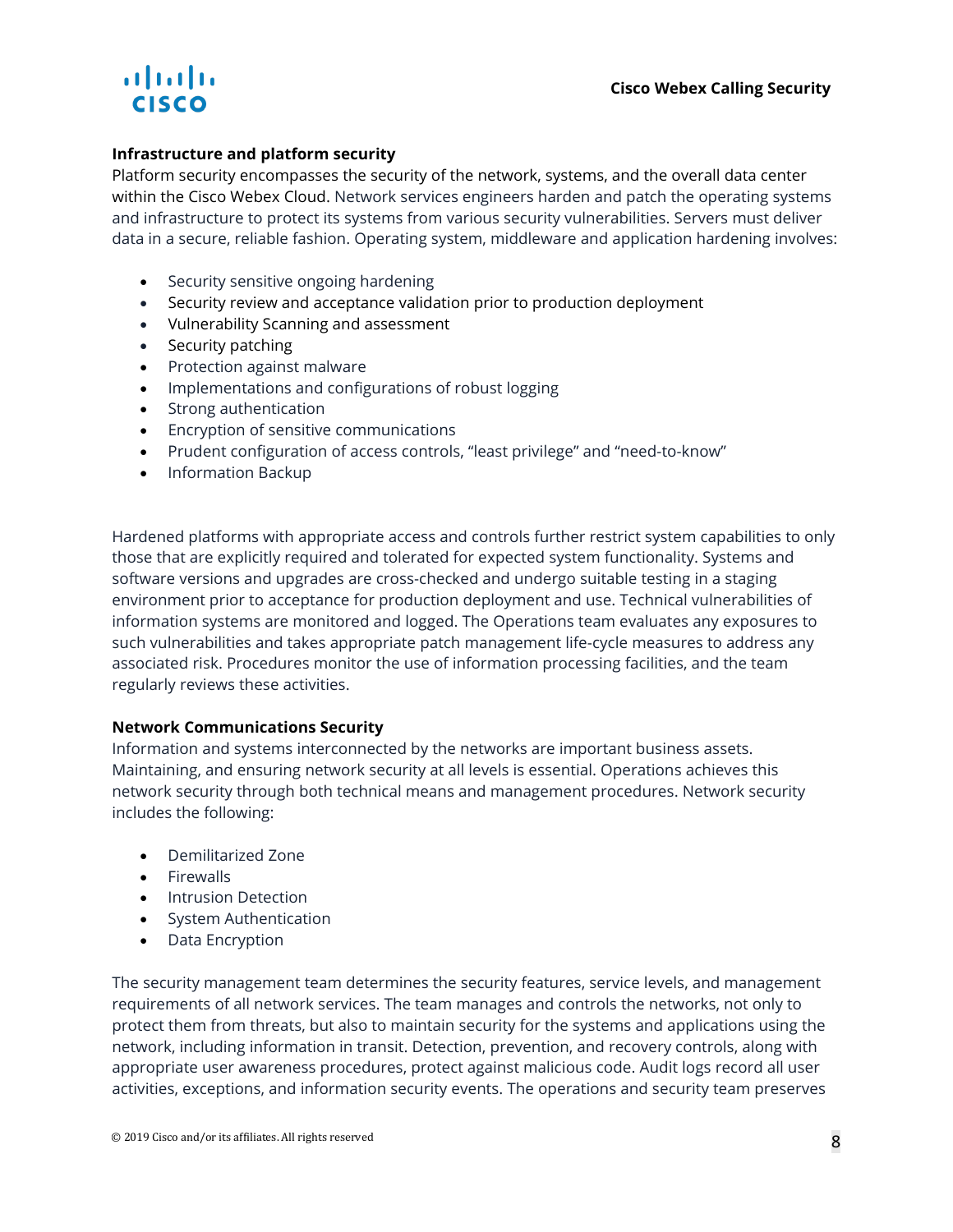

these logs to assist in future investigations and access control monitoring. Independent reviews are conducted on a regular basis to ensure that information security processes are adequate, complete, fit-for-purpose and enforced.

# **Cisco Webex Calling Application Security**

### **Cryptography**

### **Protecting data in motion**

Cisco Webex Calling implements data encryption for access-side network communications access. Data is encrypted by TLS or Secure Real-time Transport Protocols (sRTP).

### **Protecting data at rest**

Cisco Webex Calling stores organization and user data that may be critical to your business. Cisco Webex Calling uses the following safeguards to protect data at rest:

- Stores all user passwords using one-way hashing algorithms and salts
- Encrypts other passwords such as for SIP authentication
- Encrypts all backup files and archives

### **Access Control**

The service ensures that the appropriate levels of access controls are defined and implemented in the operating environment. Access controls consistent with this policy is applied to each system, application, database, or network utilized to manage various types of data classifications and the users that access that data. These controls consist of standardized processes for requesting, approving, granting/revoking, modifying user access, user role definition, and segregation of duties analysis, least privileged access, user password, user identification policies and standards, user access auditing expectations; and network access control list and auditing of network and access activities.

Access Control Policy requires the implementation of user accounts and access controls for systems and applications requiring access to configuration and information. The scope of the policies and controls are limited to access to the Infrastructure and applications owned and operated/managed by Cisco Services.

User account and access controls meet the following security requirements:

- All users are assigned unique IDs and must authenticate for access to assigned privileged components
- IDs and authentication credentials shall not be distributed beyond the single user and or group/shared credentials are not shared/ distributed
- Addition, deletion and modification of user IDs, credentials, and other identifier objects is controlled by the system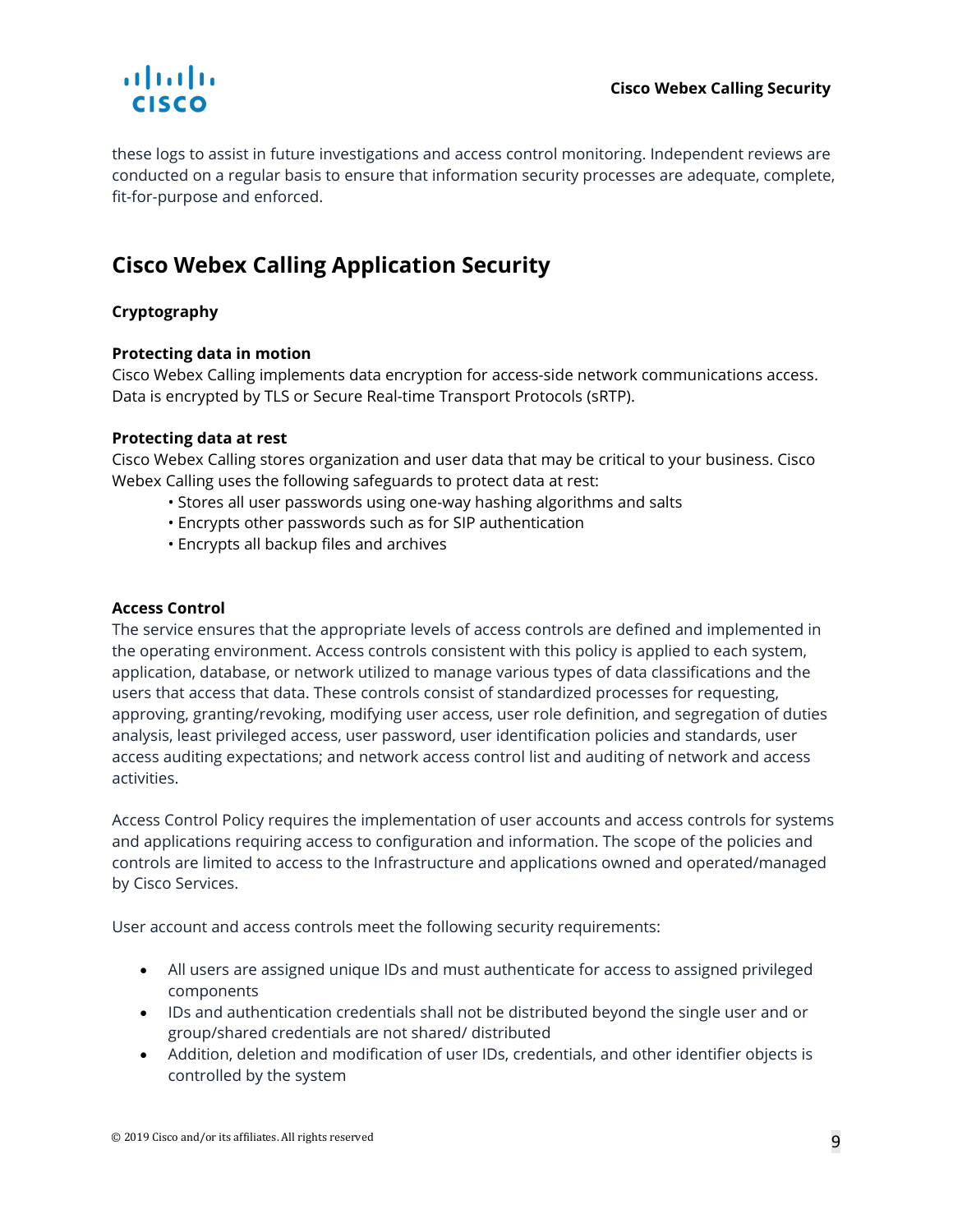# alnılı. **CISCO**

- Restriction of access to privileged user ID to least privileges necessary to perform job responsibilities
- Privileged users must be identified for specific access
- Access for any terminated users is immediately revoked
- Inactive user accounts are removed / disabled
- Manage IDs used by third parties to access, support or maintain system components

These controls are defined, approved, implemented and overseen by management or designated security officers. These controls are reviewed for accuracy and effectiveness at least annually both internally and by an independent auditing authority.

### **User Authentication**

All subscribers will be registered in Cisco Collaboration Webex Common Identity Service (commonly known as "CI") -- a cloud-scale identity platform that provides either standalone identity management or customer premises hybrid identity integration. Integrations include Active Directory user account replication, Single Sign On with major providers (Okta, Ping Identity, etc.) and customer consumable APIs. Built on the latest technology and standards (ex. SAML 2.0, OAuth2, REST), CI underpins Cisco's cloud collaboration portfolio, and is built for growth, adaptation and cloud-scale applications.

Cisco Directory Connector is an on-premises application for identity synchronization to the cloud. It involves the downloading of the connector software from Cisco Webex Control Hub and installing it on a local machine. With Cisco Directory Connector, one can maintain your user accounts and data in the Active Directory single source.

### **Availability**

The Webex Calling system was designed for Carrier-class availability (99.99% availability). Carrier Class availability is achieved via the following techniques:

- N+1 server clustering
- Geographic Redundancy (8 datacenters on 3 continents)
- Automatic data replication within and between Datacenters
- Distributed Denial of Service (DDoS) detection and Prevention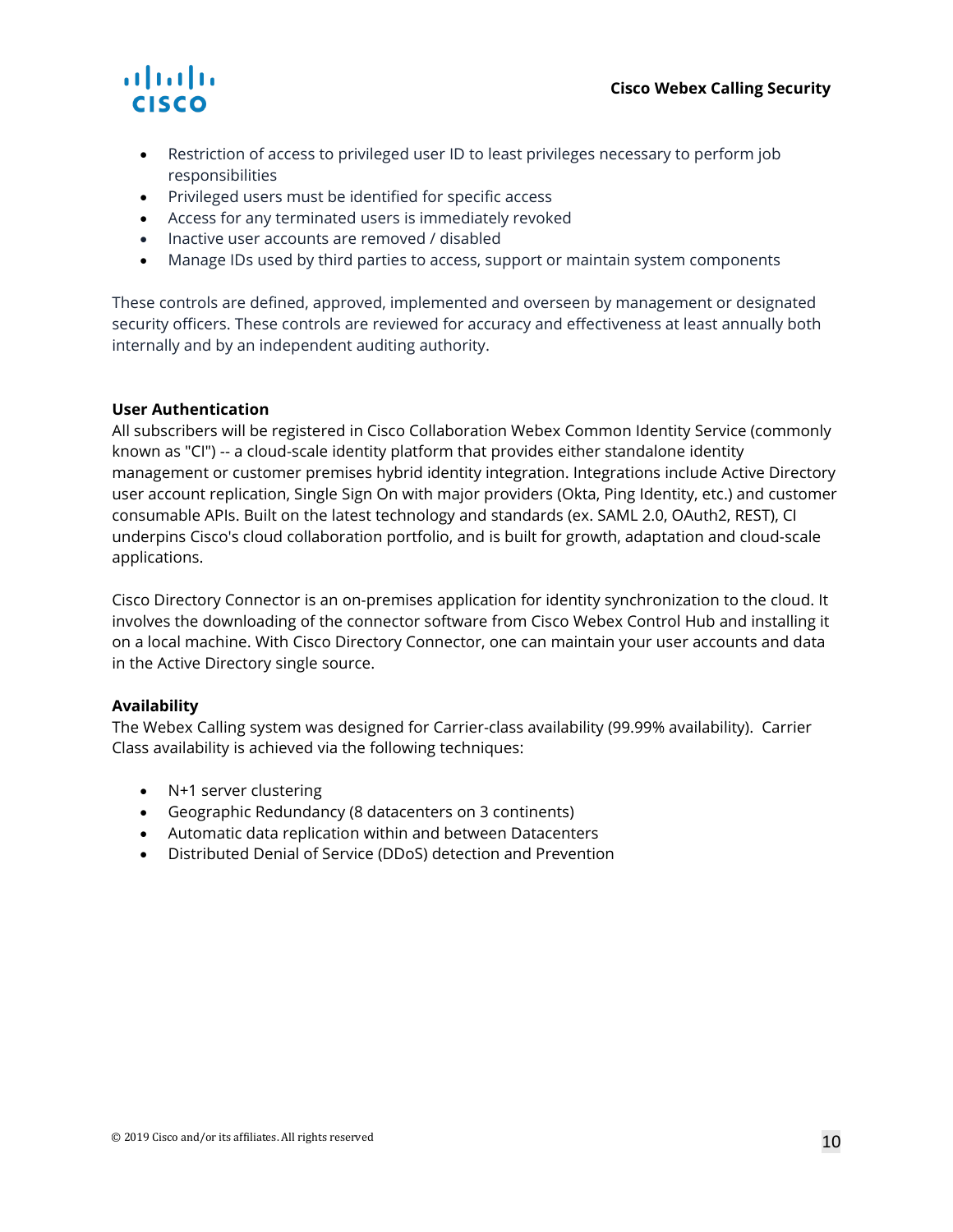# almla



#### Three regional platforms North America, EMEA and APAC

- Offer services to multinational customers from a single region
- Secure data and traffic within chosen region
- Bring your PSTN and networks to the platform

The Cisco Cloud Calling Disaster Recovery Plan outlines the redundancy design of the network and services elements operated by Cisco Cloud Calling Engineering and Operations teams and focuses on quickly returning network and service functionality to a working state in the event of a disaster. Cisco provides services through geographically redundant data centers. These data centers contain all data network and server equipment required to provide service to customers. The offices where Cisco employees reside are physically independent from these data center locations. As a result, an event that would render one of the Cisco's employee offices unavailable would have no effect on the service being provided to customers through the data centers. If an event were to effect one of Cisco's offices, the Cloud Calling Operations team would be able to operate the network and service elements remotely via VPN access from anywhere in the world.

Cisco provides Cloud Calling services through data network and server equipment located in geographically redundant data centers. Each data center contains a full complement of all network and service components. In addition, each data center is designed and engineered such that in the event that one data center becomes unavailable; traffic can be redirected and processed by another data center. Cisco utilizes world-class data center vendors to provide the space and power required for the network and services to function. All vendors are SSAE 16 Type 2 compliant with greater than 99.999% uptime and 24-hour data center monitoring. All voice call control and voice service elements are designed to automatically migrate (failover) from one datacenter to another if one data center becomes unavailable. The entire failover process is automatic and will occur in near real time. All service operating service elements, such as provisioning and configuration web interfaces, are designed in an active/standby architecture and can be manually migrated (failover) from one data center to another in the event that one data center becomes unavailable. Once initiated, the entire failover process will take less than 2 hours.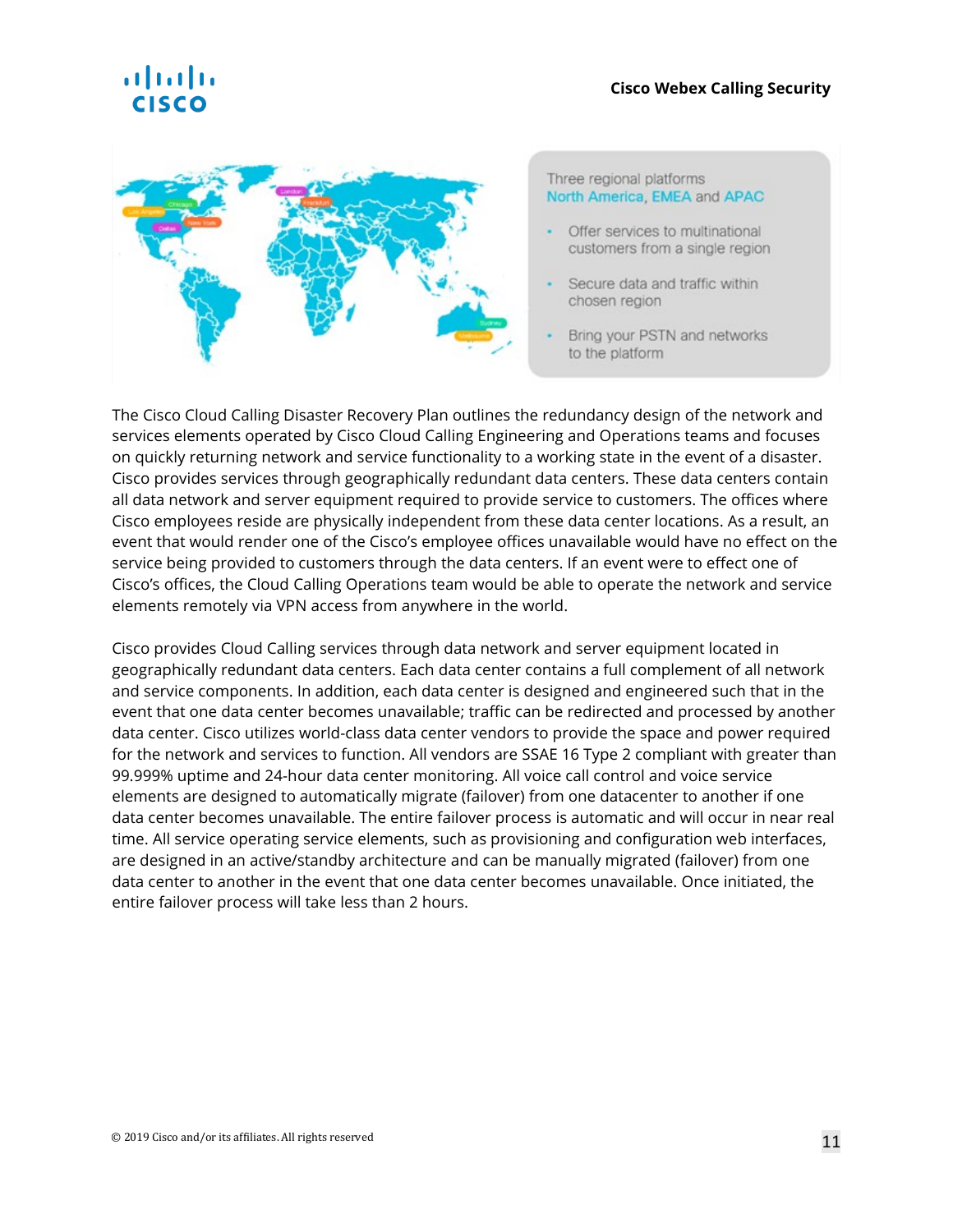# almlı **CISCO**

### **Cisco Webex Calling Operational Security**

### **Security Policy**

Information, information systems, and all related assets are critical and vitally important to Cisco, Cisco Webex Calling business processes. Cisco Webex Calling protects information assets in a manner commensurate with their sensitivity, value, and criticality. Security measures are employed regardless of the media on which information is stored, the systems that process information or the methods used to transport information.

Cisco manages its information security policy using a Security Life-Cycle Management process. This process includes the following components focusing on Policy:

- Security Life-Cycle Review
- Ratification, Approval and Implementation
- Annual Review, Updates (as necessary), and Recertification.
- Annual Communication and Awareness Training
- Exceptions Management

### **Fraud Detection**

Cisco recognizes the importance of fraud detection and has developed a complex and extensive application which utilizes Calling Detail Records (CDR) to analyze calling patterns for fraudulent activity in order to assist Cisco Operations and Support teams to monitor call traffic across the platform.

### **Industry Standards and Compliance**

Cisco Webex Calling service and systems are in queue for ISO 27001:2013 audit and certification and certification is expected in 2019. ISO is annually reviewed for recertification.

Cisco Webex Calling also SOC2 Type 1 attestation. SOC2 Type 2 attestation is under way and expected in 2019.

Compliance with these standards entails maintaining a high level of operational security, performing vulnerability assessments and penetration tests, undergoing annual audits by a third-party auditor, and adhering to an SLA for incident response times.

Cisco Webex Calling has also conducted a HIPAA self-assessment based on the HHS Security Risk Assessment tool,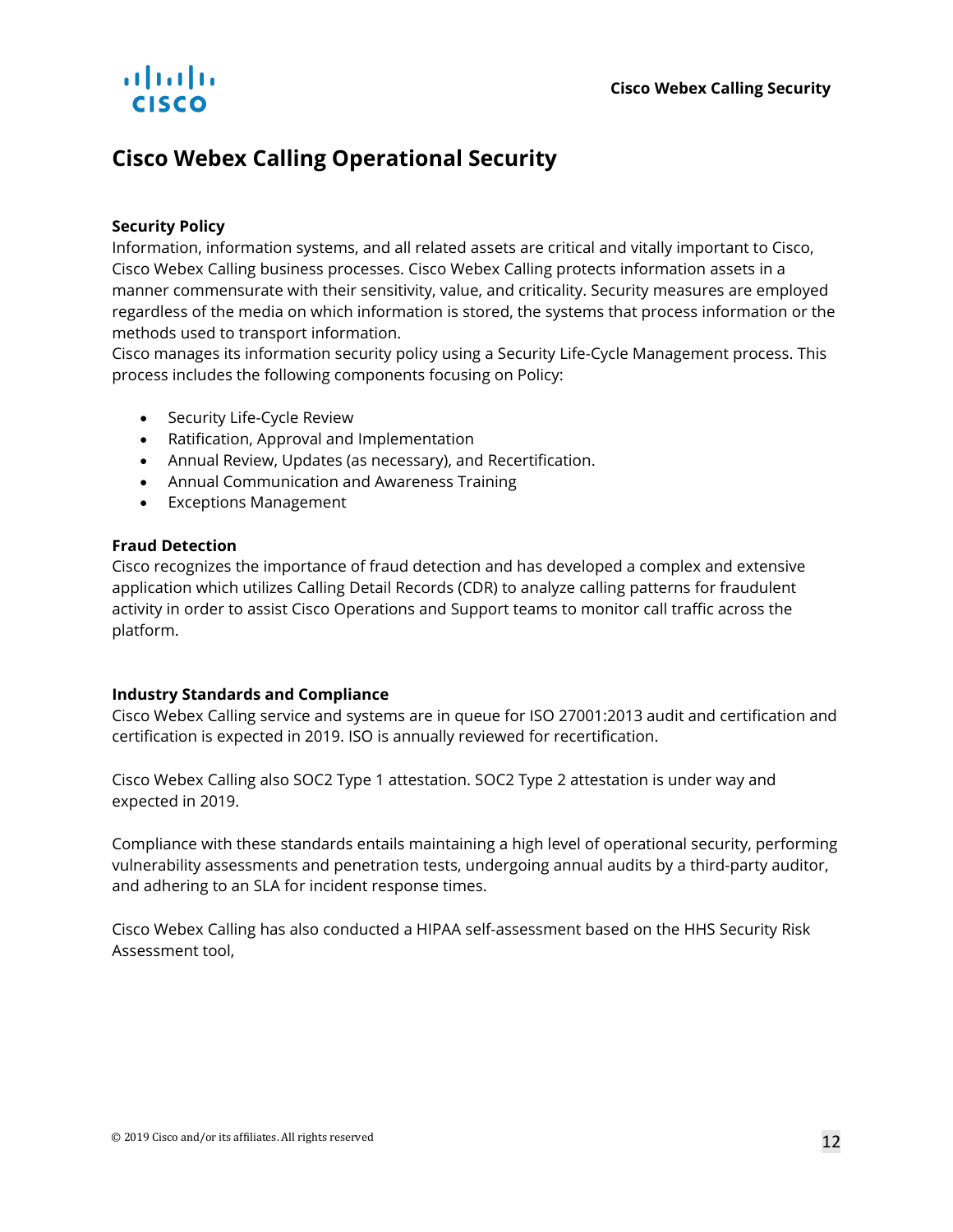

### **Transparency**

Cisco is committed to publishing data regarding requests or demands for customer data that we receive from law enforcement and national security agencies around the world. We will publish this data twice yearly (covering a reporting period of either January-to-June or July-to-December). Like other technology companies, we will publish this data six months after the end of a given reporting period in compliance with restrictions on the timing of such reports.

### More information can be found at: http://www.cisco.com/web/about/doing\_business/trust-center/transparency-report.html

Cisco Webex Calling maintains a [Privacy Data Sheet](https://trustportal.cisco.com/c/dam/r/ctp/docs/privacydatasheet/collaboration/cisco-webex-calling-privacy-data-sheet.pdf) describing the data collected, how it is protected, and what the retention periods for that data are.

### **Information Classification**

Information classification assures that assets are applied an appropriate level of security and protection based on content sensitivity and value of asset to business service and business continuity.

Management and resources maintain strict control over the internal or external distribution of any kind of media, including the following:

- Classify media so the sensitively of the data can be determined
- Destroy media when it is no longer needed for business or legal reasons Shred, incinerate, or pulp hand-copy materials so that the cardholder data cannot be reconstructed. Secure storage containers used for materials that are used to be destroyed.

### **Asset Management**

Infrastructure asset management is the combination of management, financial, economic, engineering, and other practices applied to physical assets with the objective of providing the required level of service in the most cost-effective manner.

Cisco Webex Calling implements an Infrastructure Asset Management inventory of systems and components, which consist of a method to accurately and readily determine owner, contact information and purpose of asset. Asset Management shall include inventory of physical hosts as well as Virtual Machines.

Operations Management is responsible for all assets deployed within the service platform environment. Unmanaged or not serviceable assets within the environment are not permitted. If an asset is discovered within the environment that is not managed, it must be either assimilated under the Operations management responsibility or removed and or blocked from the environment.

Maintain inventory logs of all media and conduct media inventories at least annually, and at time of asset moves, adds, changes and disposal.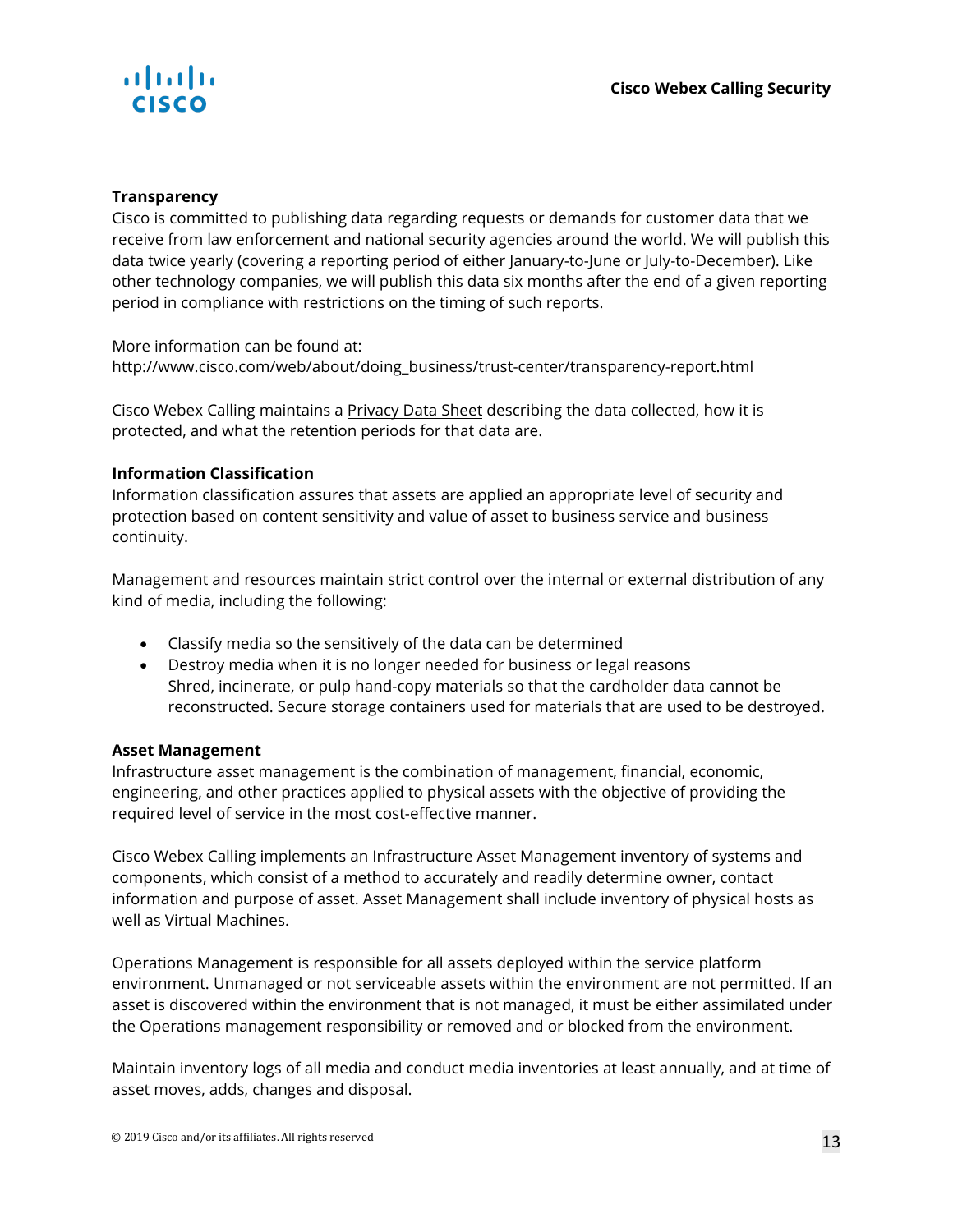

### **Segregation of Duties**

Segregation of duties is enforced as a method for reducing the risk of accidental or deliberate system misuse. Due diligence with policies, process and procedures prevents any single person from accessing, modifying or using assets without authorization or detection.

The initiation of an event is separate from its authorization. The design of these controls provides for oversight and governance to the possibility of collusion.

Development, test and production environments for IT Infrastructure and Applications are segregated to reduce the risk of unauthorized access or changes to operational systems. The team establishes, documents, and reviews an access control procedure based on business and security requirements for access. Configuration and application code is stored in an encrypted, secure database.

### **Logging and Monitoring**

The operations team has extensive operational processes to support high availability. These processes include the selection of key human resources, support and contact processes, system logging, monitoring, system testing processes, and network performance. Any anomaly result in alarms and are address based on severity

Operations continuously monitors all servers, internet connectivity, latency, availability, bandwidth, and severity in maintaining these server network performances. All operational and security logs are retained for extended periods of time to ensure extended availability. The network operations team regularly reviews these logs as part of capacity planning. 6

### **Vendor Management – Supplier Relationships**

Cisco manages a vendor security assessment program to ensure that all 3rd party services provided to Cisco Webex Calling maintain a security posture commensurate with security risk and compliance requirements. As part of the program, key vendors are periodically reevaluated to ensure that there are no changes to their security posture.

### **Change Management**

Change Management is an important facet of service management, and a standard process by which change is introduced into the service delivery network is crucial to successful implementation of the change. Change is initiated by a variety of groups: engineering, systems engineering, service management, support, professional services and even customer. It is important that the process of implementing any change is designed, reviewed, communicated across all organizations and performed within a well-advertised time window. This allows all stakeholders to be informed about the change, anticipate issues from any perspective, be aware of it occurring and be able to attribute anomalous behaviors, should they occur to the change being introduced. Cisco maintains a public web page https://status.broadsoft.com/ that provides real time information on Cisco Webex Calling scheduled maintenance.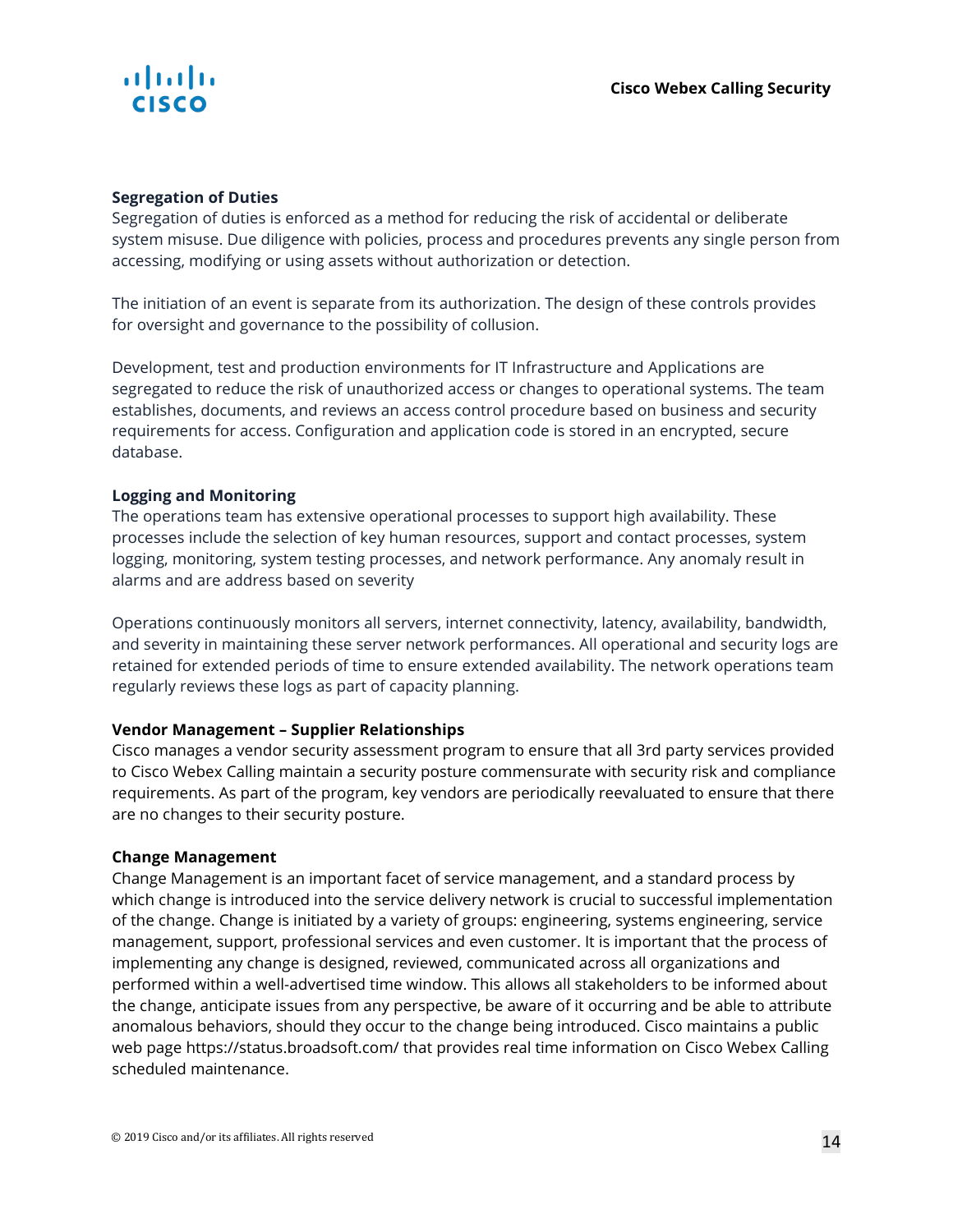

### **Human Resources**

### **Administrator and Developer Background Check**

Cisco has established a Background Check Policy to set forth the process and procedures related to the conduct of FCPA and other background checks for designated individuals and entities.

### **Terms and Condition of Employment - Acceptable Use Case**

Employees and external party users using, or having access to Cisco assets, are made aware of the policies concerning their acceptable use as defined in the Cisco Policy and IT Handbook. All employees and contractors are required to sign-off on having read and understood the Cisco Policy and IT Handbook. An employee found to have violated this policy may be subject to disciplinary action, up to and including termination of employment.

### **Training**

All employees undergo extensive security training as part of the orientation process and receive ongoing security training annually. Depending on their job role, additional training on specific aspects of security may be required.

### **Customer Support**

Customer Support engineers ensure that all systems and client applications are up and operational by utilizing tools that continuously monitor the health of every system component. These tools alert personnel at the first sign of any problem so that potential issues can be resolved even before they impact the operations of the network. These tools can also initiate automated problem resolution procedures (such as running diagnostics).

Support engineers also monitor network operation and respond to network emergencies but also provide a critical communication link between customer support and its clients. Support engineers record customer-reported problems in an automated problem-tracking system, and coordinate the on-going work necessary to quickly resolve them to the client's satisfaction. Cisco maintains a public web page https://status.Cisco.com/ that provides real time information on Cisco Webex Calling operational status.

This policy, together with the tiered support structure, ensures that a support incident that will protect against revealing private data to an unauthorized person.

### **Information Security Incident Management**

Cisco's Incident Response Plan Management Manual follows the National Institute of Standards and Technology (NIST) 800-61 Computer Security Handling Guide. Incident Management policies identified in and applied to services who are providing a business-critical service, or maintaining any application, software, or hardware which supports a business-critical service.

The goal of Incident Management is to restore normal service operations as quickly as possible and